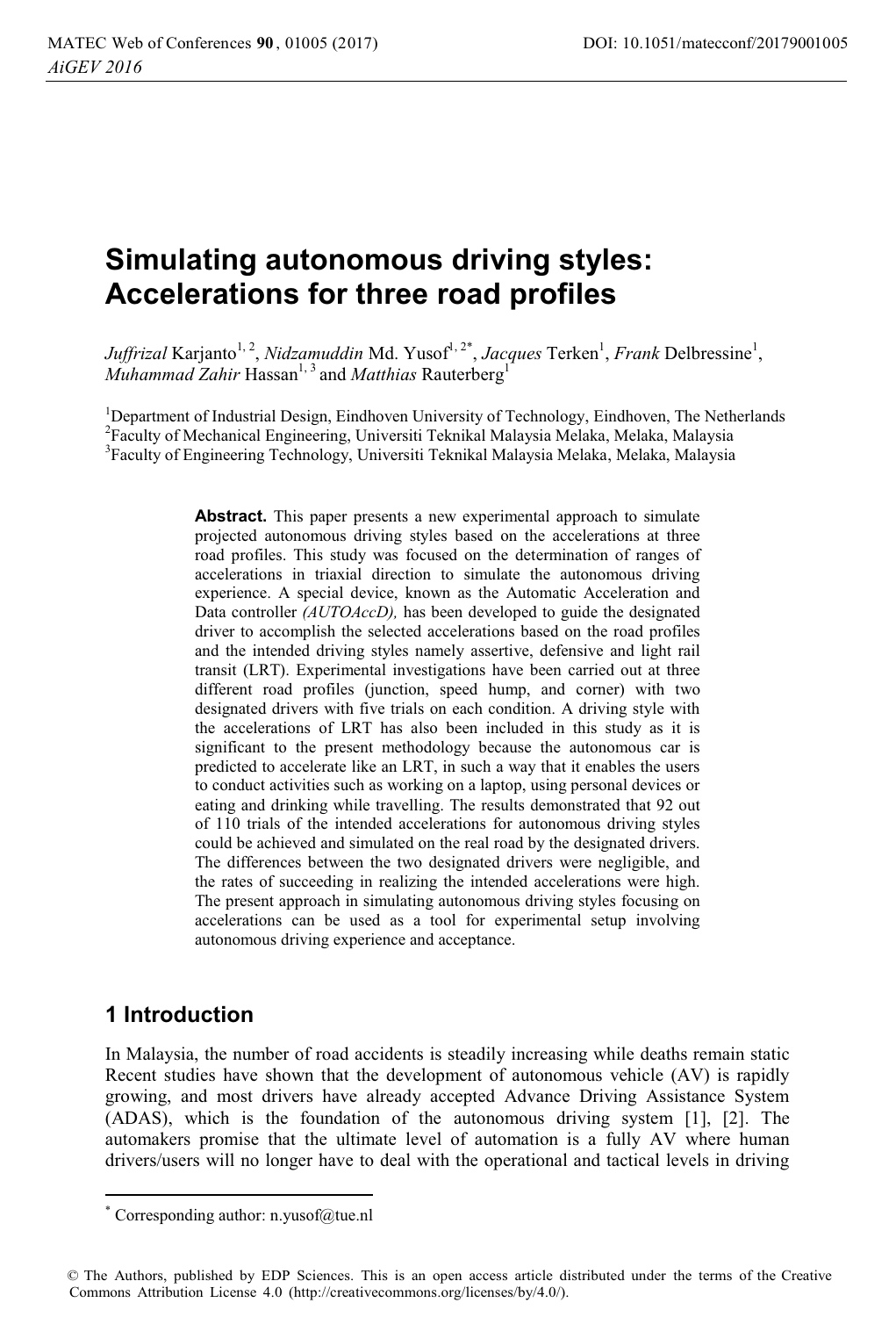anymore [3]. Therefore, future AV users are only expected to decide where they want to go, select the destination and let the AV does the rest, from driving the car, selecting the best route, dealing with other road users and all the tasks that the human drivers used to do. In that sense, an AV is expected to behave in optimized manners that promote safety, reliability and comfort to the users. However, the acceptance of comfort may vary depending on users' perception and can be very subjective due to many factors especially driving styles [4]. Taubman-Ben-Ari et al. [5] suggested that driving styles vary across drivers and identified the most driving-specific factors into four categories; *reckless and careless* driving style, *anxious* driving style, *angry and hostile* driving style, and *patient and careful* driving style.

An AV or self-driving car contains thousands of sensors, and the way the vehicle is driven is strictly based on optimized logic (based on algorithms that analyse the inputs from sensors). In contrast, human drivers are driving based on their "targeted feeling" and heavily influenced by their own personality traits [6], [7]. Hence, this may lead to mismatched in term of driving styles preference for different types of the future AV users. The way an AV accelerates and decelerates at the intersection, handles a corner and circles a roundabout will be unfamiliar to the human drivers/users. Furthermore, since the AV drivers/users are no longer in command (no hands on the wheel, no feet on the pedals), the AV will probably accelerate and decelerate in the style that did not induce mental and physical discomfort to the human drivers/users in order to keep safety and comfort intact.

In order for an AV to be an optimized driver without sacrificing the comfort and enabling the activities other than driving for the users inside the AV, the AV is predicted and suggested to accelerate and decelerate slower than the typical human driven car and faster (or maybe the same) than the light rail transit (LRT) [8]. The LRT systems could be used as guideline such that the ways the system accelerates and decelerates in longitudinal and lateral direction are within the acceptable level of comfort for the passengers. Activities such as drinking and eating without spilling, and working or playing with electronic devices without experiencing physical discomfort like motion sickness as has been predicted would happen in the future AV riding experience [9], [10]. These activities were made possible since the induced forces felt by the users inside the LRT were minimized. In addition, the experience in riding an LRT is likely to be the benchmark used by the automotive players for their future development of AV since the LRT concept has been proven as one of the best options for the user to conduct secondary tasks while travelling in a moving vehicle [8]. On the same hand, future AV users who have had the experience travelling by train or LRT would draw mental scenarios of how traveling inside an AV should be as this new technology will also offer the kind of travelling without the need to drive.

A typical human driven car accelerates around 0.79 m/s<sup>2</sup> to 4.86 m/s<sup>2</sup> after leaving a junction or signalized intersection as stated in the work of Bogdanović and Ruškić [11]. They studied the various accelerations of cars, using digital cameras and programming, starting from the stop line at a juncture with traffic lights for ten intersections in one of the towns in Serbia. For the deceleration when approaching a junction or signalized intersection, El-Shawarby et al. [12] found that with 821 events, the range is between 1.51  $\text{m/s}^2$  to 7.47 m/s<sup>2</sup>. The study was done with 60 participants in the enclosed area where it was safe to conduct the experiment. On the other hand, for the lateral accelerations, the ranges are influenced by the radius of the corner or roundabout on which the car is travelling [13]. Hugemann and Nickel (2003) [13] revealed that drivers usually produced smaller lateral accelerations with smaller radii corners while, in contrast, higher radii would usually associate with higher lateral accelerations. For the sharp turn or corner with radius in between 20 to 40 meters, the  $10^{th}$ ,  $50^{th}$  and  $90^{th}$  percentile of the lateral acceleration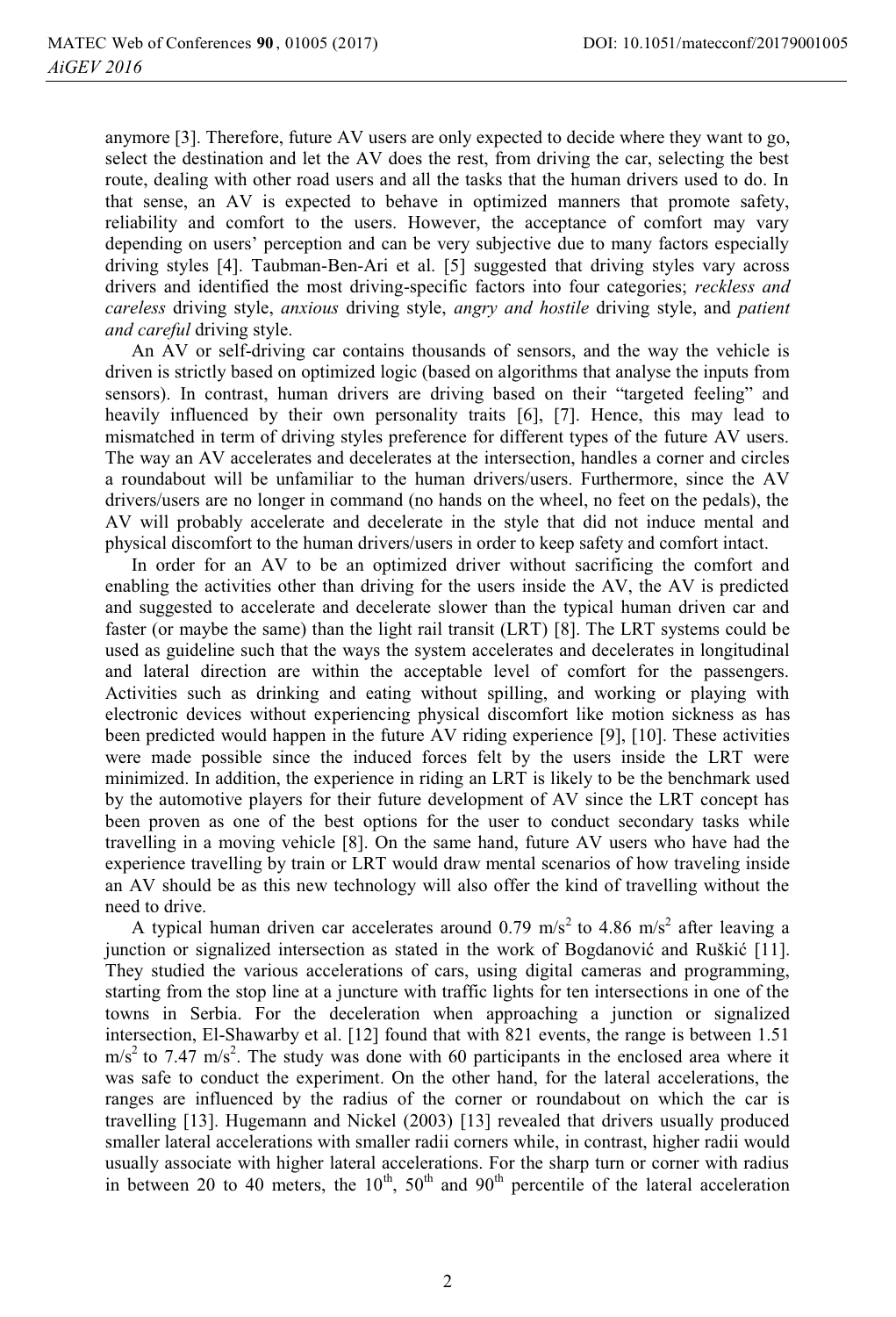found is 3.1 m/s<sup>2</sup>, 4.1 m/s<sup>2</sup> and 5.3 m/s<sup>2</sup>, respectively. Table 1 shows the list of accelerations in multi-directions for both the LRT and human driven car.

|                              | <b>LRT</b>                         | Typical human-<br>driven car          | <b>Upper limit in</b><br>human-driven car |
|------------------------------|------------------------------------|---------------------------------------|-------------------------------------------|
| Longitudinal<br>acceleration | 1.34 m/s <sup>2</sup> or 0.14 g    | 2.47 m/s <sup>2</sup> or 0.25 g       | 4.86 m/s <sup>2</sup> or 0.5 g            |
| Longitudinal<br>deceleration | $-1.34$ m/s <sup>2</sup> or 0.14 g | $-3.27$ m/s <sup>2</sup> or $-0.33$ g | $-7.47$ m/s <sup>2</sup> or $-0.76$ g     |
| Lateral<br>acceleration      | 1.47 m/s <sup>2</sup> or 0.15 g    | 4.10 m/s <sup>2</sup> or 0.42 g       | 5.30 m/s <sup>2</sup> or 0.54 g           |

**Table 1**. Longitudinal and lateral accelerations and decelerations for light rail transit and human driven cars  $[11]–[15]$ .

For the vertical acceleration, Weber and Braaksma [16] stated that the measurement of discomfort, in terms of vertical force when traversing a hump, is depending on root sum of square (RSS) acceleration or peak vertical acceleration. The RSS value that indicates physical discomfort towards the motorist was at 0.17g, while peak vertical acceleration of 0.7g, is identified as heavily associated with human physical discomfort.

This paper reports the development and the execution of the experimental technique used in simulating the AV driving style in real road scenario that involves cornering, junction, and speed hump. A significant challenge to this research was to simulate the autonomous driving styles based on the selected accelerations at different road profiles. The present approach consists of experimental work that was carried out and validated using onvehicle site testing with two designated drivers who attempted to simulate the intended accelerations using a special device which is called as the Automatic Acceleration and Data controller *(AUTOAccD)*.

The outcomes of this experiment were mapped with the results of calculated accelerations measurement from the data gained from the testing vehicle. In addition, the simulated data from the two designated drivers were tabulated and compared.

The current approach in simulating autonomous driving styles focusing on the accelerations in the triaxial direction can be used as a tool for experimental research on future autonomous driving experience and acceptance, especially in the preferred accelerations and comfort determination.

# **2 Methodologies**

The methodology of the present study is shown in Fig. 1. The process started with the determination of driving styles to be simulated. Next, the process continued with the selection of road profiles that consist of a straight lane approaching and leaving a junction, a cornering, and a speed hump. Afterwards, the determination process of the driving styles to be simulated and followed by the determination of ranges of the accelerations for the selected driving styles based on the selected road profiles. Finally, the outcomes were examined in twofold analyses; first, was the comparison between the measured accelerations data using AUTOAccD and the calculated accelerations using the On-Board Diagnostic (OBD) data from the testing vehicle and second, was the comparison between accelerations simulated by the two designated drivers.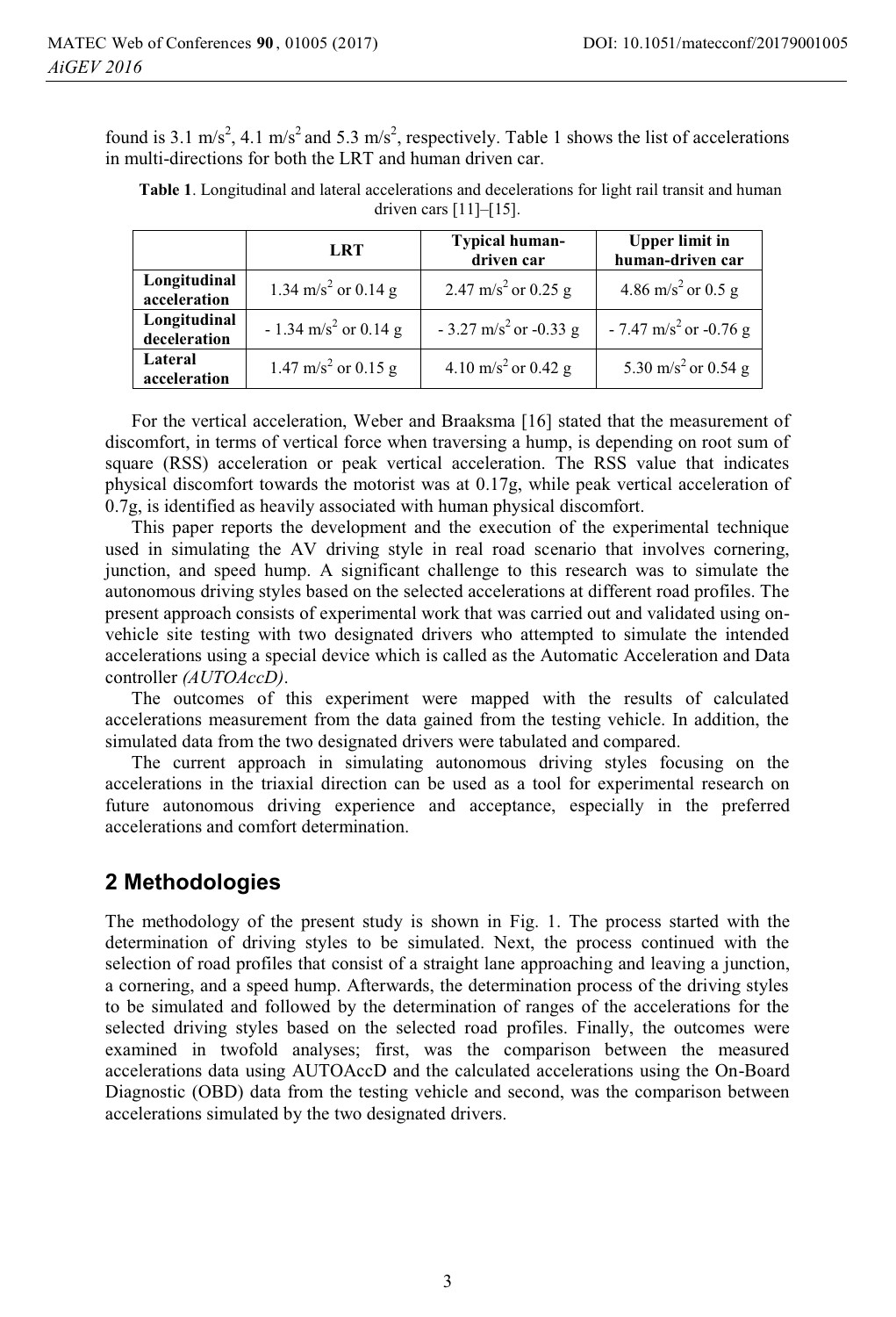

**Fig. 1.** The methodology of the present study.

## **2.1 Driving style**

The first step was to determine the type of driving styles to be simulated. Elander et al. [4] defined driving style as the approach individuals select to manoeuvre their cars and something they accustom to over the years. In addition, driving styles include the selection of driving speeds in different circumstances, distance to others, the decision to overtake and tendency to violate traffic laws. Wang and Lukic [17] reviewed and summarized that driving styles are usually clustered into three categories; *mild drivers* (calm driving or economical driving style), *normal drivers* (medium driving style), and *aggressive drivers* (sporting driving style). Likewise, Taubman-Ben-Ari et al. [5] created the Multidimensional Driving Style Inventory (MSDI), which was modified from existing questionnaires (e.g., [18], [19]). Thus, driving styles vary across drivers and therefore more than one driving style for autonomous driving experience would be required [20]. In this study, three types of future autonomous driving styles of interest were selected which are defensive, assertive and LRT.

#### **2.2 Road scenario**

An Audi A3 was used as the testing vehicle for this experiment, provided by the Automotive Lab, Eindhoven University of Technology. The experimental investigation was carried out based on three different urban road profiles consisting of a junction (to access longitudinal accelerations and decelerations), speed hump (to access vertical accelerations) and corner (to access lateral accelerations). The route is located within the private compound of the Science Park campus, Eindhoven University of Technology, Eindhoven, Netherlands.

#### **2.3 Ranges of accelerations determination**

The ranges of lateral and longitudinal accelerations and deceleration to be implemented in order to simulate the LRT, defensive and assertive driving styles are presented in Fig. 2. These parameters are based on the data from LRT and typical human driven cars as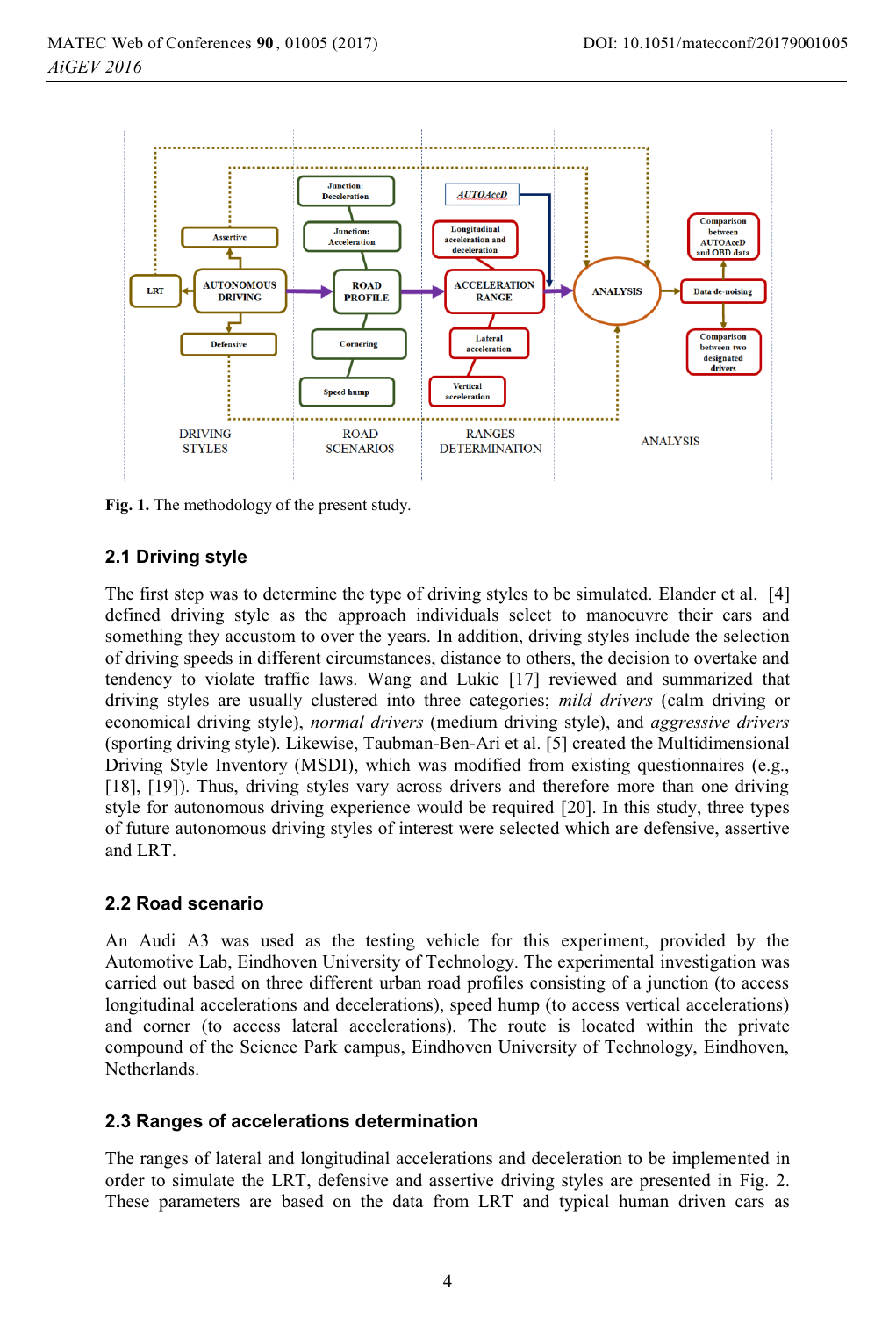reported in previous works [8], [11]–[13], [15]. For the longitudinal acceleration and deceleration, where the time plays a major role in getting the selected accelerations and decelerations, data for required time to generate the intended forces was calculated. In addition, the targeted velocity (the ending velocity in simulating acceleration or the starting velocity in simulating deceleration) would determine the required time in order to achieve the intended accelerations or decelerations and depending on where the experiment is done, the speed limit of that particular route needs to be taken into consideration.



**Fig. 2.** The range of selection for defensive and assertive driving style for lateral and longitudinal accelerations and deceleration.

Next, the lateral acceleration, which is the centrifugal acceleration that pushes the vehicle to the outward of the curve during a cornering process, was determined. The centrifugal acceleration  $(a<sub>c</sub>)$  formulation is shown in Eq. 1 below:

$$
a_c = \frac{v^2}{r} \tag{1}
$$

where  $\nu$  and  $\nu$  represent travelling velocity in the corner and radius of the corner, respectively. In order to achieve the intended lateral accelerations as has been shown in Fig. **2**, the selection of velocity has to be determined based on the parameters depicted in Table 2 below.

| <b>Driving</b> | <b>Lateral acceleration</b>                    | <b>Velocity</b> |        |  |  |
|----------------|------------------------------------------------|-----------------|--------|--|--|
| style          | during cornering                               | (m/s)           | (km/h) |  |  |
| LRT            | $0.15$ g or 1.47 m/s <sup>2</sup>              | 4.79            | 17.24  |  |  |
| Defensive      | 0.29 g or 2.84 m/s <sup>2</sup>                | 6.66            | 23.97  |  |  |
| Assertive      | 0.48 g or 4.70 m/s <sup>2</sup>                | 8.57            | 30.85  |  |  |
|                | $D - 1$ ; $f(1) = 1$ , $f(2) = 1$ , $f(3) = 1$ |                 |        |  |  |

**Table 2**. Required velocity to generate lateral acceleration during cornering.

*Radius of the corner = 15.60 m*

As for the vertical acceleration, the selections of velocity when approaching the speed hump for different driving styles are shown in Fig. 3 and Table 3.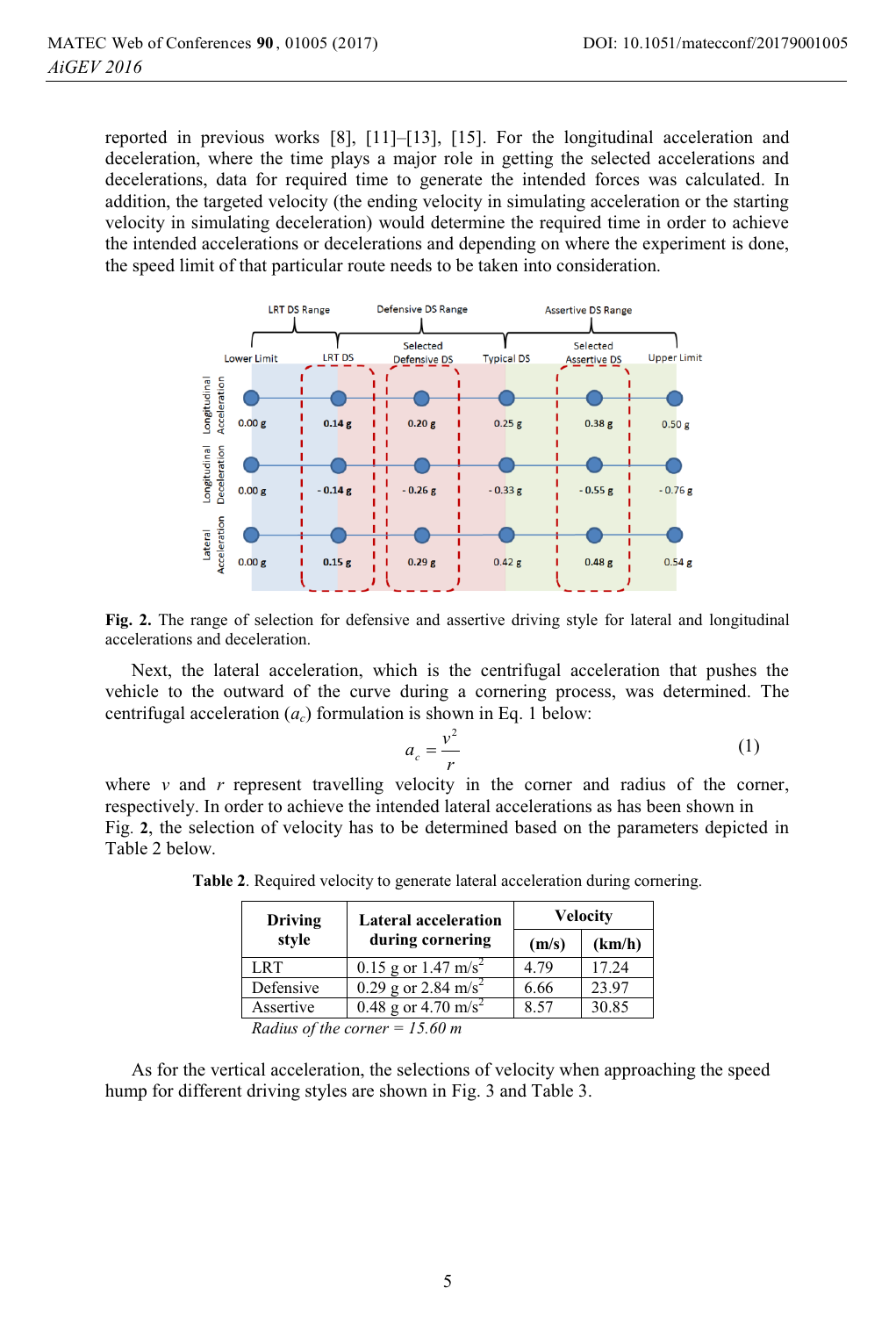

**Fig. 3.** The range of selection of velocity approaching the speed hump.

**Table 3.** Required velocity to generate vertical acceleration at the designated speed hump.

| Driving style |       | Velocity | <b>Vertical</b><br>acceleration |                             |  |
|---------------|-------|----------|---------------------------------|-----------------------------|--|
|               | (m/s) | (km/h)   | $(m/s^2)$                       | $\left( \mathbf{g} \right)$ |  |
| Defensive     | 6.7   | $-24.0$  | 0.39                            | 0.04                        |  |
| Assertive     | 13.3  | 24.0     |                                 | 0.38                        |  |

*Height of the speed hump = 0.10 m*

*Length of the speed hump = 4.07 m*

#### **2.4 Automatic acceleration and data controller (AUTOAccD)**

A special dedicated device, the Automatic Acceleration and Data controller *(AUTOAccD)*, was specifically developed with dual capabilities: to assist the designated driver to drive according to the defined acceleration condition and also act as instrumented processor to measure and collect the vehicle dynamics data. *AUTOAccD* consists of an OBD-II adapter that is connected to Arduino board and LCD display as shown in Fig. 4. OBD is an automotive term referring to a vehicle's self-diagnostic and is able to monitor real-time engine parameters such as speed, fuel consumption and transmission of a vehicle. The *AUTOAccD* was developed based on the data logger kit from Freematics [21] which comprised of Global Positioning System (GPS) receiver, triple-axis Micro-Electro-Mechanical Systems (MEMS) accelerometers and gyro meters. In addition, the data logger was connected to a live display in the form of LCD screen. All the measured and collected data are stored in a micro Secure Digital (SD) card for analysis later.

The display was designed to assist the designated driver in maintaining a certain driving style by showing the specific ranges of lateral and longitudinal forces during the experiment. The display served as assistance and assurance device to the driver, apart from the training and his own experience in driving, in order to achieve the required acceleration at the specific location. There are three colours available to indicate the instantaneous driving style, in which LRT is indicated by purple colour while defensive and assertive are shown by green and red colours, respectively. In addition, there are two axes on which the vertical axis represents the longitudinal direction (upward movements indicates positive direction and vice versa) while the horizontal axis represents the lateral direction (rightward movements indicates positive direction and vice versa.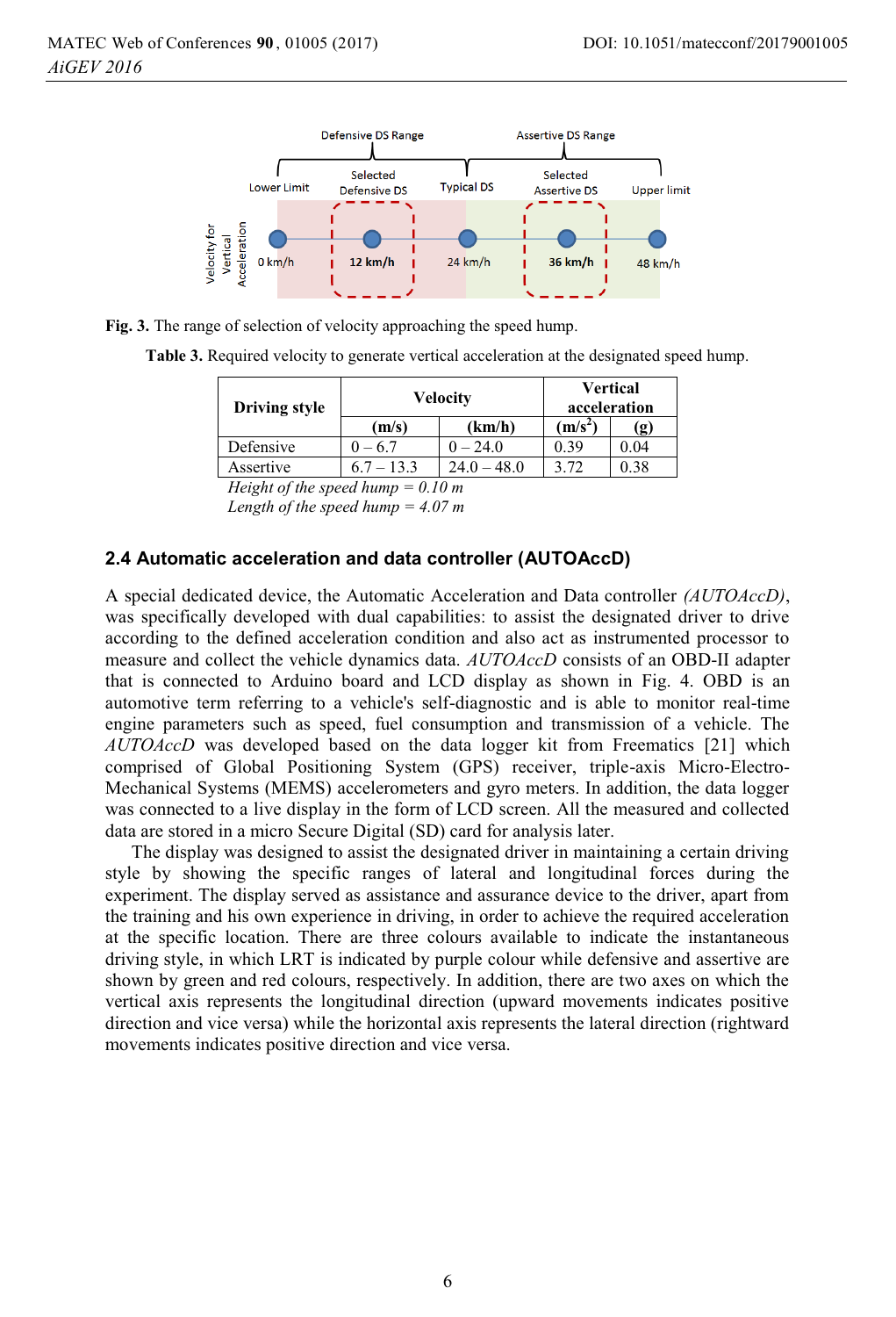

**Fig. 4.** (a) The position of the *AUTOAccD* in the car; and (b) the placement of the data logger and OBD.

## **2.5 Data analysis**

Recent developments in Micro-Electro-Mechanical Systems (MEMS) technology have enabled the development of miniaturized sensors units like accelerometers and gyro meters. However, working with data obtained from the experiments involving measurements by these devices usually comes with noise ranging from alignment errors to random noise. Hence, the noise has to be filtered for further data analysis and interpretation. Rather than using the traditional filters for de-noising such as time-frequency domain filters like Fourier transform, a time-scale domain filter known as Wavelet transform was employed. The Wavelet de-noising method was implemented because its ability to remove noises and retain the signal regardless the frequency of the signal [22], [23]. For this study, the Wavelet de-noising was done using Matlab (Wavemenu) and the selection of the appropriate filter was based on the previous literature using the same equipment. The Daubechies filter level three (Db3) was used in order to remove the high-frequency noise from the MEMS accelerometers [24].

After the de-noising process, the acceleration data from the two designated drivers were compared to check the ability of the AUTOAccD in assisting the drivers to simulate the intended accelerations. In addition, the accuracies and consistencies of the simulated acceleration will also be discussed. Next, the comparison between the acceleration data gained from the AUTOAccD and the calculated data from the testing vehicle's OBD was done to check the discrepancies between the two tools.

# **3 Results and discussion**

The analyses started with the process of filtering or de-noising of the signal attained from the accelerometers. Wavemenu function in Matlab was used for its simplicity and its elegant visual tools that enable the users to interactively de-noise a signal and instantaneously display the result on the screen [25]. After the de-noising process, the acceleration data were analysed in terms of simulations from the two designated drivers and were compared with the calculated data that were gained from the vehicle's system.

### **3.1 Comparison between data measured by AUTOAccD and calculated from OBD**

The comparison between acceleration data (longitudinal and lateral) gained from the triaxial accelerometers within the AUTOAccD and calculated using the speed extracted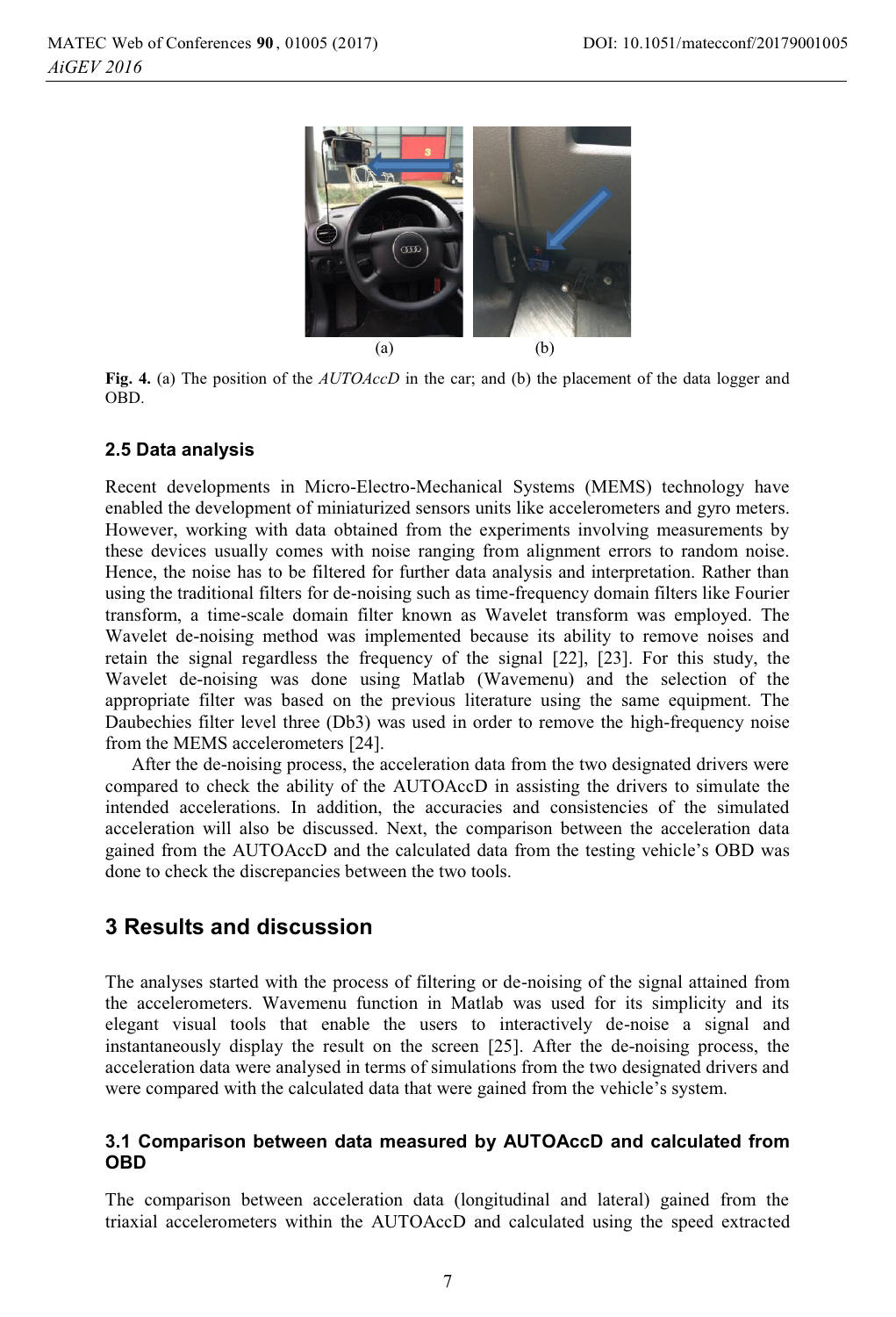from the vehicle's OBD is shown in Table 4. For the longitudinal accelerations and decelerations, the largest variances were found in the simulation of assertive driving style where as much as 0.06 g and 0.12 g differences were recorded, respectively. Otherwise, for the defensive and LRT driving style, the differences in means between AUTOAccD and OBD were between 0.00 g to 0.03 g, which indicated higher accuracies. Meanwhile, for the lateral acceleration, between the three driving styles, AUTOAccD for assertive driving style yielded the highest difference with 0.14 g while the defensive driving style registered a difference of 0.05 g and an LRT driving style with the smallest difference with 0.01 g.

Table 5 shows the comparison between vertical acceleration data collected from the AUTOAccD and determined from the vehicle's OBD. The differences in means for each of the driving styles were 0.03 g and 0.04 g. In addition, the standard deviations recorded were between 0.00 and 0.06 which showed great consistencies among the two set of data. From Table 4 and Table 5, similar patterns can be observed in which all the measured acceleration data were higher than the calculated ones. These phenomena were parallel with the previous work of Brol and Mamala [26] who found comparable results with the measured data having the differences up to 0.10 g. The differences were contributed from the road irregularities, and some were from the engine noises. The road surface irregularities, in this study, were the cobblestones road that generated additional accelerations through the vehicle suspension system and was recorded by the accelerometers which were attached to the vehicle's body.

| <b>Table 4.</b> Comparison between longitudinal and lateral accelerations data measured by AUTOAccD |  |
|-----------------------------------------------------------------------------------------------------|--|
| and calculated from OBD.                                                                            |  |

| Type of acceleration |           | <b>Assertive DS</b> |            | <b>Defensive DS</b> |            | <b>LRT DS</b> |            |
|----------------------|-----------|---------------------|------------|---------------------|------------|---------------|------------|
|                      |           | <b>AUTO</b>         | <b>OBD</b> | <b>AUTO</b>         | <b>OBD</b> | <b>AUTO</b>   | <b>OBD</b> |
|                      |           | AccD                |            | AccD                |            | AccD          |            |
| Longitudinal         | Mean      | 0.41                | 0.35       | 0.22                | 0.21       | 0.09          | 0.07       |
| acceleration         | <b>SD</b> | 0.07                | 0.06       | 0.06                | 0.06       | 0.04          | 0.05       |
| Longitudinal         | Mean      | $-0.48$             | $-0.36$    | $-0.32$             | $-0.29$    | $-0.15$       | $-0.15$    |
| deceleration         | <b>SD</b> | 0.07                | 0.10       | 0.04                | 0.09       | 0.03          | 0.03       |
| Lateral              | Mean      | 0.54                | 0.39       | 0.31                | 0.26       | 0.12          | 0.11       |
| acceleration         | <b>SD</b> | 0.12                | 0.05       | 0.03                | 0.02       | 0.04          | 0.03       |

**Table 5.** Comparison between vertical accelerations data measured by AUTOAccD and calculated from OBD.

| <b>Vertical</b> |                     | <b>Assertive DS</b> | <b>Defensive DS</b> |            |  |
|-----------------|---------------------|---------------------|---------------------|------------|--|
| acceleration    | <b>AUTO</b><br>AccD | <b>OBD</b>          | <b>AUTO</b><br>AccD | <b>OBD</b> |  |
| Mean            | 0.33                | 0.30                | 0.07                | 0.03       |  |
| N7              | 0.06                | በ በ1                | ን በ1                | 00.0       |  |

#### **3.2 Comparison between two designated drivers**

For the leaving-a-junction scenario, the tabulated accelerations simulated by the two designated drivers using three driving styles (with five trials for each driving style) are presented in Fig. **5**. Additionally, the means and standard deviations (SD) are presented in Table 6. For the simulated accelerations by using LRT driving style, both drivers managed to simulate the accelerations within the desired range, although the means of the drivers were quite far apart, the SD indicated that they were very consistent in simulating this driving style. For the defensive and assertive driving styles, both of the drivers had fluctuated accelerations and were less consistent compared to when simulating the LRT driving style. Nonetheless, the means for both drivers in simulating the last two driving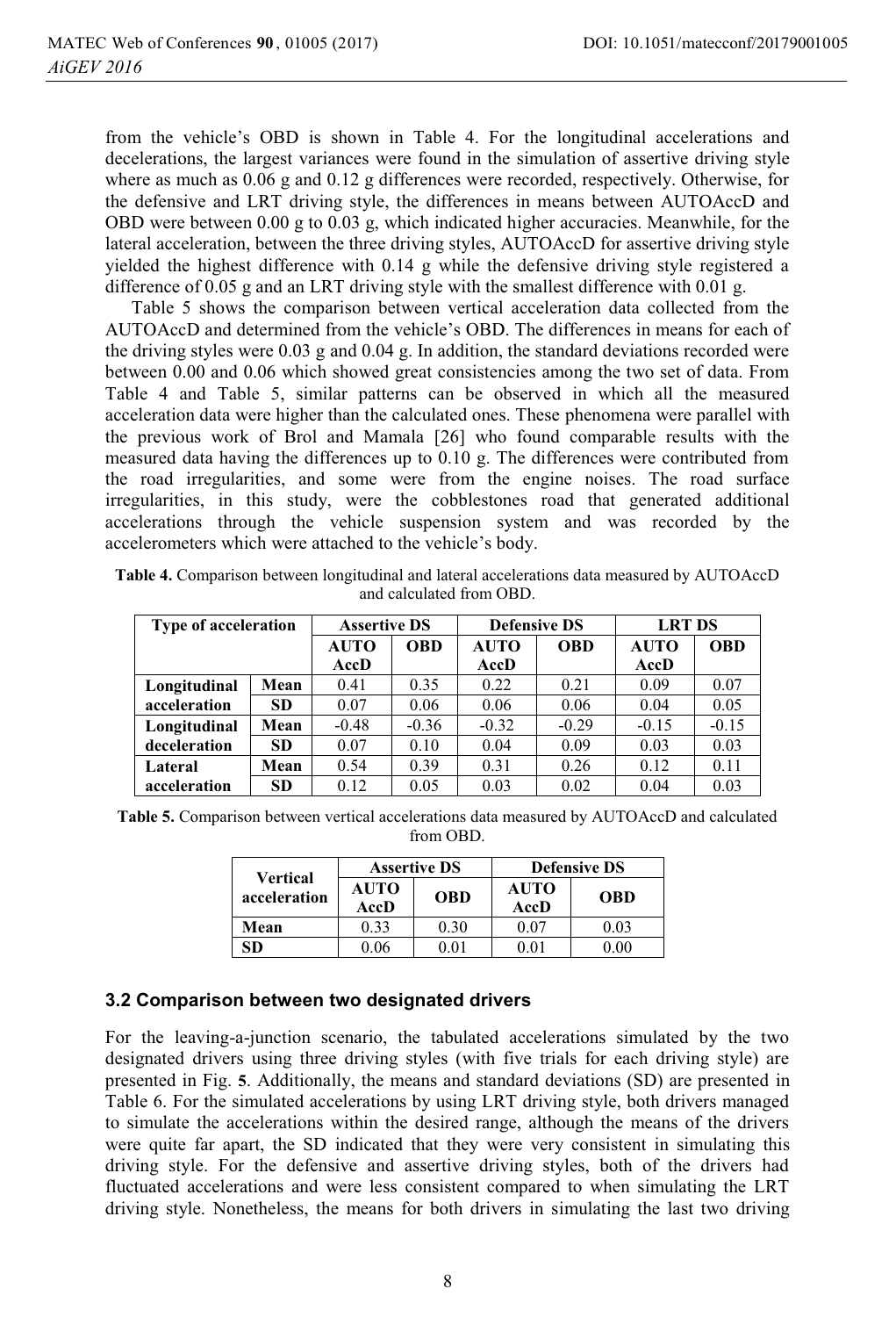styles were closer to the intended accelerations. For the defensive driving style, out of ten trials altogether, three of the accelerations fell outside of the desired range, whereas for the assertive driving style, all the simulated accelerations were within the intended range.

In this particular scenario, the testing car was accelerating in one smooth motion where there was no jerking or any other traffic that would impede the acceleration process. In addition, in order to successfully simulate larger acceleration forces especially for the assertive driving style, the accelerations must be done in preferably with lower transmission such as the first gear. Higher acceleration forces were usually achieved with lower gears especially when the vehicle started to accelerate from a completely static position. Higher gears usually produce acceleration not as large as the acceleration produced from the lower gears after leaving an intersection as has been shown in the previous study by Bogdanović and Ruškić [11].



**Fig. 5.** Tabulated longitudinal accelerations for two designated drivers simulated with three driving styles.

|               | <b>LRT DS</b><br>(Targeted acc. $= 0.14g$ ) |      |            | <b>Defensive DS</b><br>(Targeted acc. $= 0.20g$ ) | <b>Assertive DS</b><br>$(Targeted acc. = 0.38g)$ |      |  |
|---------------|---------------------------------------------|------|------------|---------------------------------------------------|--------------------------------------------------|------|--|
| <b>Driver</b> | Mean $(g)$                                  | SD.  | Mean $(g)$ | SD                                                | Mean $(q)$                                       | SD   |  |
| A             | 0.11                                        | 0.01 | 0.19       | 0.06                                              | 0.42                                             | 0.08 |  |
| В             | 0.06                                        | 0.03 | 0.25       | 0.05                                              | 0.40                                             | 0.06 |  |

**Table 6.** Means and SD of the three simulated driving styles for longitudinal accelerations for each driver,  $n_{trial} = 5$ .

For the straight lane approaching the junction scenario, the decelerations simulated by the two designated drivers using three driving styles, with five trials each, are tabulated in Fig. 6. In addition, the means and SDs are also presented in Table 7. For this scenario, both drivers showed high consistency in simulating the accelerations although driver B actually did not manage to register any acceleration within the desired LRT range, whereas, for the defensive and assertive driving style, much higher variances were produced by both of the drivers. In addition, the attempted decelerations generally deviated quite far from the intended means. For the assertive driving style, all the simulated decelerations were within the intended range, while for the defensive driving style, both of the drivers registered half of the trials outside the intended range.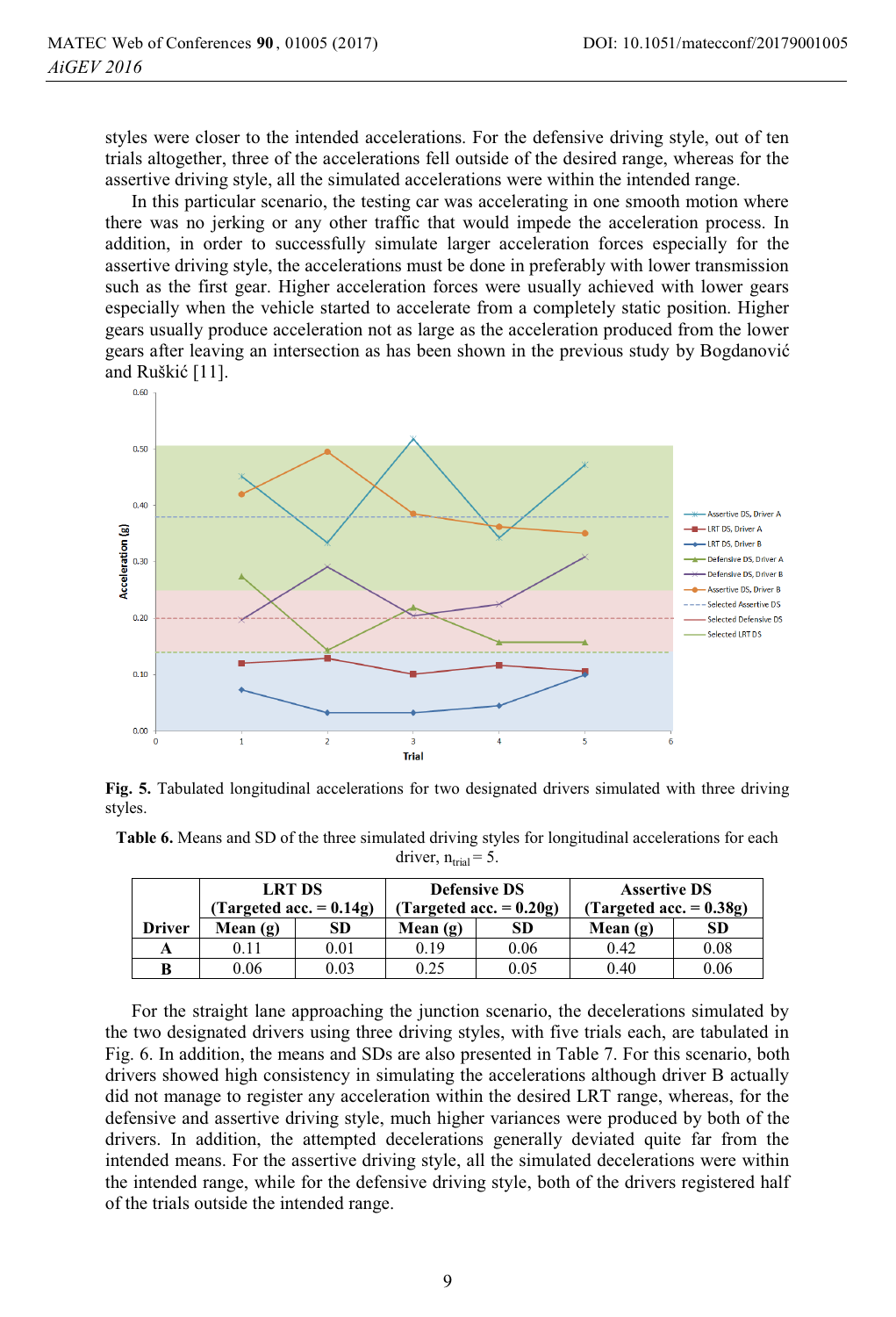In simulating the deceleration, the drivers were instructed to decelerate, from a designated speed of 30 km/h, by adjusting the braking force according to the guides as shown on the AUTOAccD. However, in general, the simulations of deceleration are harder to generate compared to the simulations of acceleration. One of the reasons was that the drivers had to control both the clutch and brake pedal in order to achieve the designated deceleration rate and making sure the engine would not stall whereas, in the accelerations, the drivers only need to control the accelerator or gas throttle.



**Fig. 6.** Tabulated decelerations for two designated drivers simulated with three driving styles.

|  |  |  | <b>Table 7.</b> Means and standard deviations of the three simulated driving styles for decelerations for |  |  |  |
|--|--|--|-----------------------------------------------------------------------------------------------------------|--|--|--|
|  |  |  | each driver, $n_{trial} = 5$ .                                                                            |  |  |  |

| <b>Driver</b> | <b>LRT DS</b><br>(Targeted acc. $=$ -<br>0.14g) |           |            | <b>Defensive DS</b><br>(Targeted acc. $= -0.26g$ ) | <b>Assertive DS</b><br>(Targeted acc. $= -0.55g$ ) |           |  |
|---------------|-------------------------------------------------|-----------|------------|----------------------------------------------------|----------------------------------------------------|-----------|--|
|               | Mean $(g)$                                      | <b>SD</b> | Mean $(g)$ | SD                                                 | Mean $(g)$                                         | <b>SD</b> |  |
| A             | $-0.13$                                         | 0.01      | $-0.31$    | 0.04                                               | $-0.47$                                            | 0.07      |  |
|               | $-0.17$                                         | $0.02\,$  | $-0.33$    | 0.05                                               | $-0.49$                                            | 0.06      |  |

For the cornering, the lateral accelerations simulated by the two designated drivers using three driving styles are presented in Fig. 7. In addition, the means and SDs are also presented in Table 8. In the simulation of the LRT driving style, driver B had better consistencies compared to driver A as lower SD was registered. For the defensive driving style, in which both drivers achieved mean values that are higher than the intended one, both of the drivers registered good consistencies with SD of 0.03 each. Whereas for the simulation of assertive driving style, there were fluctuations in the simulated accelerations, as in this driving style the drivers had to generate accelerations that are above the average of typical human driving style. However, out of the combined ten trials from the two drivers, only once a simulated acceleration fell outside the lower limit of the intended assertive range.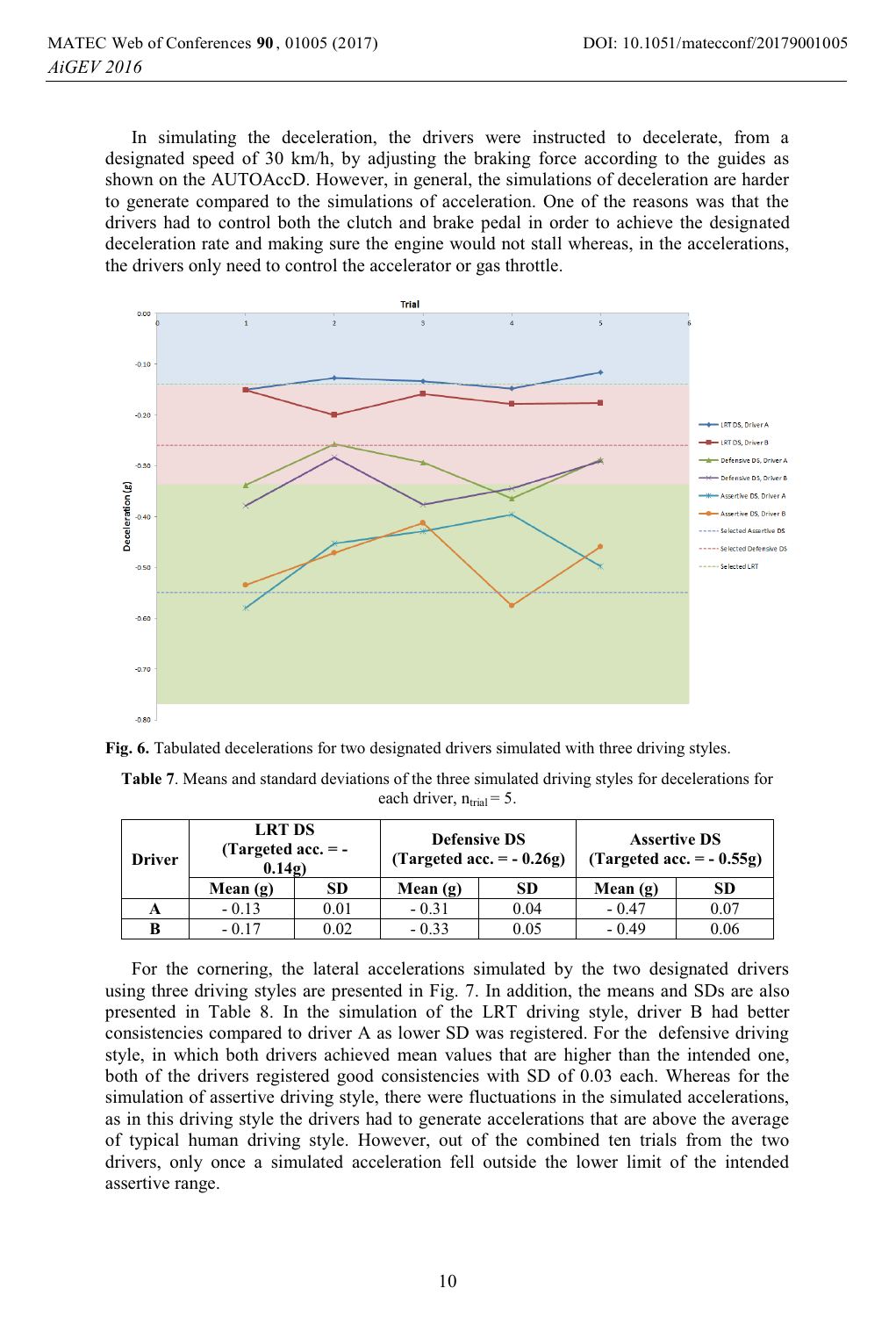In simulating the lateral accelerations, it was crucial that the radius of the cornering was maintained to be as constant as possible. By referring back to Eq. (1), it is clear that both velocity and radius of the corner are playing a big role in determining the induced lateral acceleration [27]. In this study, the roads which have been used do not have any road markings on the surface, and therefore, both of the drivers would try to undertake the cornering by making sure the car was always approximately travelling in the middle of the road. As mentioned by Charlton [28], for more accurate results in cornering, a clearer and more accurate guideline or delineation treatment should be developed such as line marking on the road surface where the drivers can align themselves to make sure that for each trial, the radius of the travelling car in the corner stays almost the same every single time.



**Fig. 7.** Tabulated lateral accelerations for two designated drivers simulated with three driving styles.

| <b>Driver</b> | <b>LRT DS</b><br>(Targeted acc. $= 0.15g$ ) |      | <b>Defensive DS</b><br>(Targeted acc. $= 0.29g$ ) |      | <b>Assertive DS</b><br>(Targeted acc. $= 0.48g$ ) |           |  |
|---------------|---------------------------------------------|------|---------------------------------------------------|------|---------------------------------------------------|-----------|--|
|               | Mean $(g)$                                  | SD.  | Mean $(g)$                                        | SD   | Mean $(g)$                                        | <b>SD</b> |  |
| A             | 0.12                                        | 0.06 | 0.30                                              | 0.03 | 0.47                                              | 0.11      |  |
| В             | 0.12                                        | 0.02 | 0.32                                              | 0.03 | 0.46                                              | 0.14      |  |

**Table 8.** Means and standard deviations of the three simulated driving styles for lateral accelerations for each driver,  $n_{trial} = 5$ .

For the vertical acceleration, the simulated accelerations are presented in Fig. 8. In addition, the means and SDs are presented in Table 9. For this study, both designated drivers realized higher vertical acceleration means than the intended for the simulation of defensive driving style while for the assertive driving style, they realized lower means than the intended one. In term of SDs, for the defensive driving style, both drivers managed to simulate higher consistencies as indicated by low deviation values although for the Driver A, his accelerations were sometimes lower and some other time were higher than the intended means whereas, for driver B, all the recorded values were lower than the intended means. For the assertive driving style, driver A indicated lower consistencies compared to driver B as the SD recorded were 0.08 and 0.03, respectively. From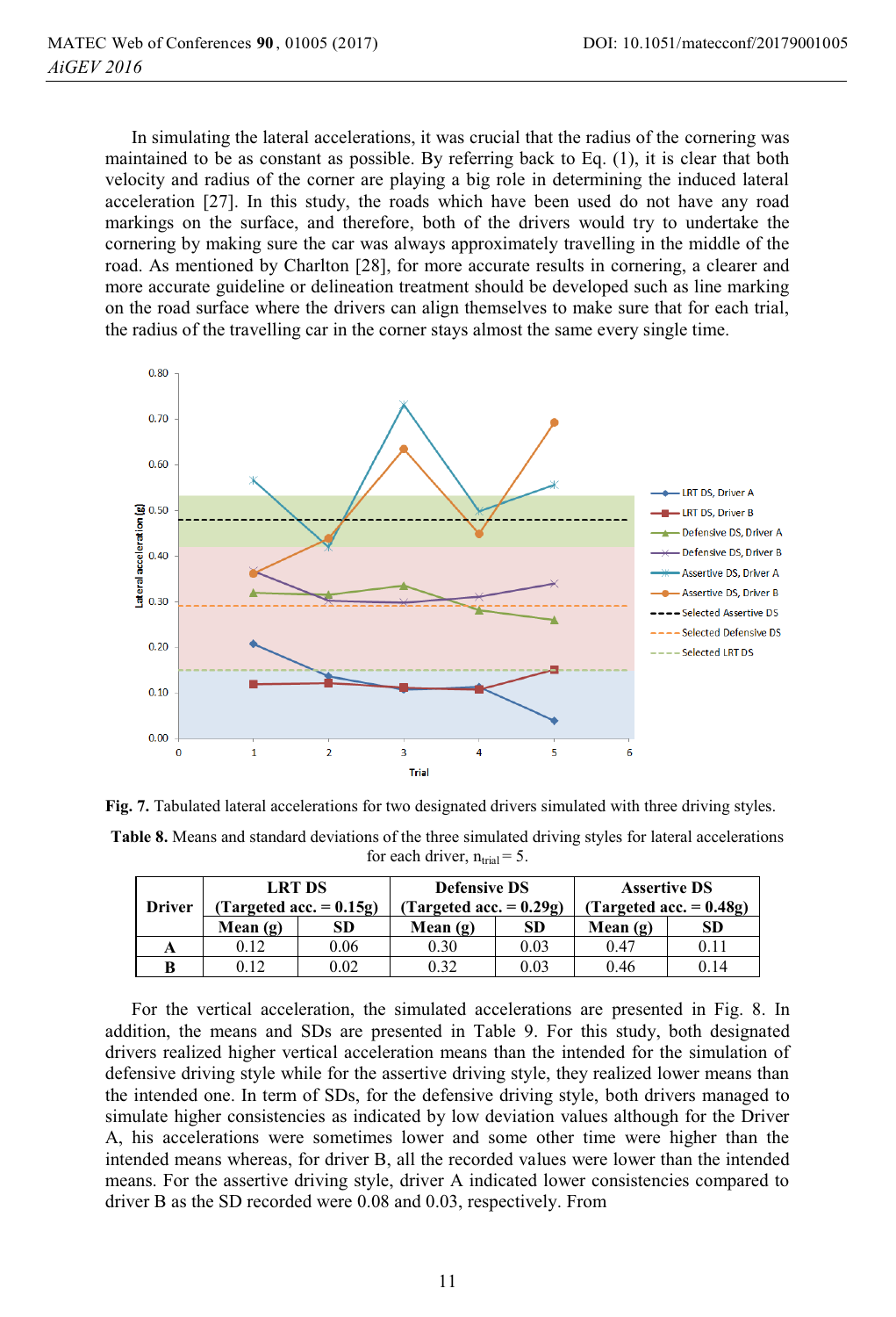

, all of the 20 trials from both drivers were recorded within the intended ranges of interest.

**Fig. 8.** Tabulated vertical accelerations for two designated drivers simulated with two driving styles.

| <b>Table 9.</b> Means and standard deviations of the two simulated driving styles for vertical |  |
|------------------------------------------------------------------------------------------------|--|
| accelerations for each driver, $n_{trial} = 5$ .                                               |  |

| <b>Driver</b> |            | <b>Defensive DS</b><br>(Targeted acc. $= 0.04g$ ) | <b>Assertive DS</b><br>$(Targeted acc. = 0.38g)$ |      |  |
|---------------|------------|---------------------------------------------------|--------------------------------------------------|------|--|
|               | Mean $(g)$ | SD                                                | Mean $(g)$                                       | SD   |  |
|               | ი ი⁊       | 2.01                                              | 0.35                                             | 0.08 |  |
|               | $^{\circ}$ |                                                   |                                                  |      |  |

In simulating the vertical accelerations, the only parameter to be controlled was the approaching velocity. The main difference between a speed hump and a speed bump is that the former is designed for a vehicle to traverse at a low speed (25-30 km/h) without the need to slow down while the latter require a vehicle to decelerate up to 8 km/h when arriving at the tip of the bump [29]. Therefore, in this study, the intended assertive driving style required the drivers to traverse at the speed hump at a velocity of 36 km/h which is relatively high for drivers with defensive or normal driving style. In addition, the available speed hump for this experiment was relatively short at 4.07 m in length whereas a good speed hump's length is usually around 6.70 m or even extending to 9.50 m in some countries like Denmark and 12.0 m in Australia [16]. A longer speed hump would induce peak acceleration at a higher speed as usually a car has a wheelbase with a similar length to the speed hump whereas a speed bump usually has a significantly shorter length compared to a car's wheelbase. Therefore, a speed bump would generate high vertical force even at a low speed and, therefore, would definitely induce discomfort if the experiment were done using the same conditions as in this study. Since only the velocity parameter was considered in the current study, the intended accelerations were lower than measured in defensive driving style simulation because the suspension effects were not included in the initial calculations. As highlighted by Shirahatti [30], due to the vehicle suspension, when the vehicle speed was increasing, the vertical acceleration was first increasing and then decreasing at a high rate before stabilized at around 25 km/h. The study also indicated that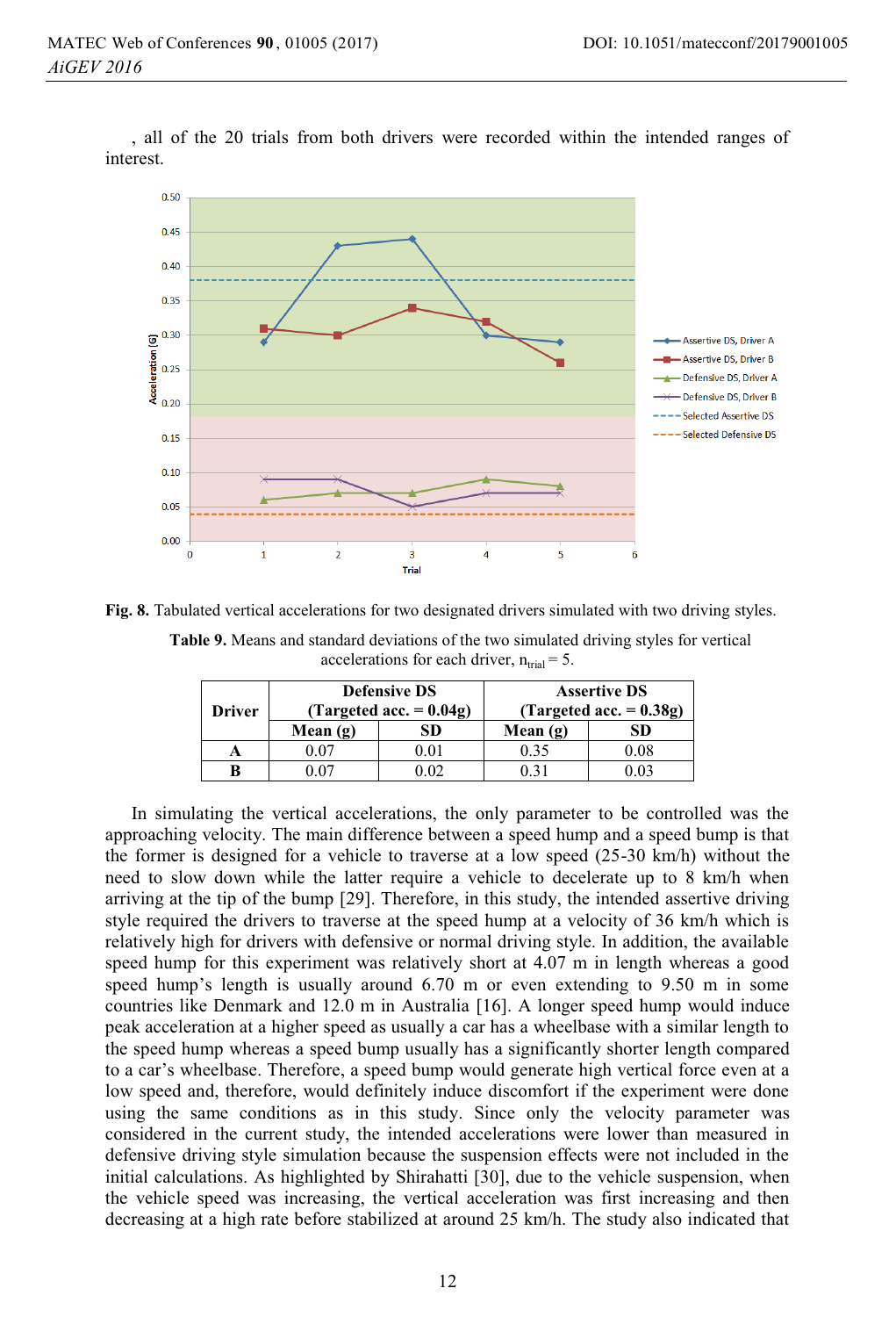the vehicle's vertical displacement and pitch rotation were higher at low speed and came to be lower at high speed, similar to the finding in the current study in simulating assertive driving style.

## **3.3 General discussion**

The simulation of autonomous driving styles at three road profiles namely straight lane approaching and leaving a junction, cornering, and speed hump could be done with the help of a special device known as AUTOAccD. The experiment set up started with the determination of interested driving styles and then followed with the selection of routes and determination of ranges for acceleration in different directions. In this study, the determination of driving styles was influenced by the intention to simulate autonomous driving experience with different driving styles. Therefore, three types of driving styles were determined, namely assertive, defensive and LRT driving style. The accelerations of LRT was exclusively included as riding in an LRT could already be a mental benchmark for future AV users as the experience of using an LRT was the closest one would get in imagining using an AV. This is in line with the public opinion regarding AV reported by Schoettle and Sivak in 2014 [31], who found that most of their questionnaire respondents would like to socialize with friends and family, do work-related activities, sleeping or resting, reading, or watching television or movies inside a future AV.

In this experiment set up, the implementation of AUTOAccD resulted in two main benefits. First, this device manages to help the drivers in simulating the intended accelerations by interactively showing and clustering the live acceleration data so that the drivers could adjust the throttle position and speed in order to get the required simulations. Second, the device also acts as a data logger that measure and stores various data for further analysis. Although the AUTOAccD would help the designated drivers in simulating the intended accelerations, practise is still required as it would help the drivers to get the feeling on how to generate higher accuracy simulations with fewer deviations.

In terms of comparison between the designated drivers, most of the acceleration data have small SDs and close to the intended means. In addition, both drivers managed to simulate accelerations within the intended ranges as out of 110 trials altogether only 18 values were simulated outside the intended ranges. By comparing the three driving styles, the assertive driving styles were the hardest to be simulated regardless of the road profiles. It is evidenced by the higher SD values for assertive driving styles compare to the other two driving styles. For the defensive driving styles, in general, although low deviations were recorded the average means for the simulated accelerations are usually higher than the intended ones. For the LRT driving styles, both means and SDs for the simulated accelerations indicated variations between the two drivers. Unlike the other two driving styles which distinguished patterns were shown, for the LRT driving styles both of the drivers did not show any clear trend regarding the simulated accelerations.

A few cautions have to be taken before executing the experiment on the road such as for the lateral accelerations where the cornering radius has to be maintained in order to generate the specified centrifugal forces. For the longitudinal accelerations, a lower gear preferably the first gear is recommended in order to achieve the intended accelerations. For the longitudinal deceleration, although a specific starting velocity has been identified, the simulation of deceleration required an act of balance between clutch and brake pedal and skill to produce a continuous and smooth deceleration. On the other hand, the process of analysing the accelerometers data began with the de-noising process in order to eliminate the noises without flattening the valuable data, from the three accelerometers in the tri-axial direction.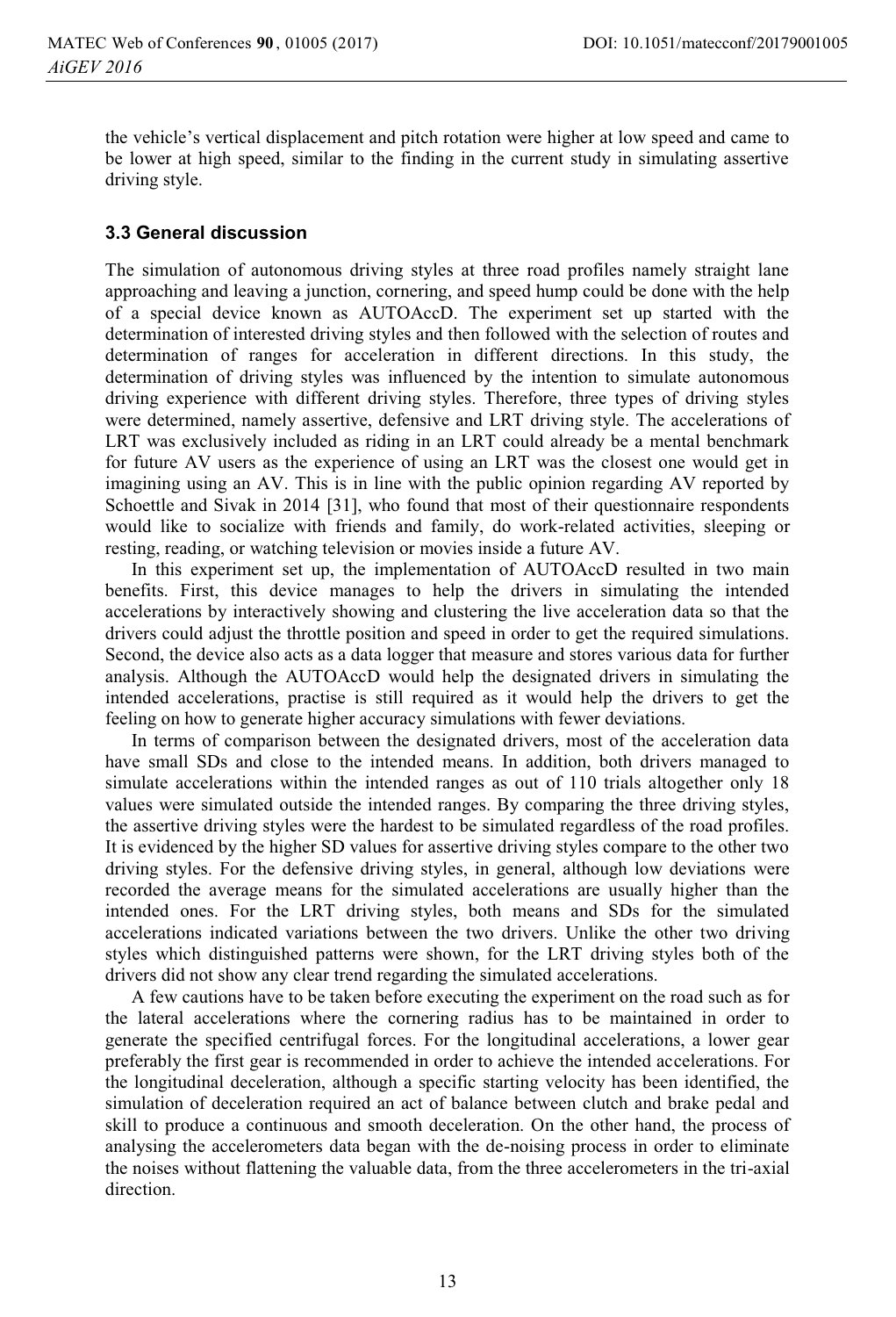# **4 Conclusions**

In conclusion, this study of simulating AV driving styles could be extended with the evaluation of acceptance and preference of future autonomous driving styles such as using the subjective measurements (unipolar or bipolar comfort rating) and objective measurements (continuous physiological measures for example the galvanic skin conductance (GSR) and electrocardiogram (EKG)) [32]. The significant finding of the present work could be further extended in the area of comfort study in future AV driving styles and the effects of motion sickness where the role of the driver would change from the sole controller of the vehicle to a passive user with a much-minimized role. In addition, comfort in travelling is usually associated with the way the vehicle is controlled and driven. In the near future, where accelerations are controlled by the algorithms and machines, autonomous vehicle users who used to be the drivers may feel discomfort unless the driving styles of the vehicle are somewhat similar to their own. Hence, there is a special need to study the associations between simulated accelerations and driving styles in order to enhance the autonomous driving experience for the future AV users.

If such experiments were to be extended, experts from different backgrounds, like engineering and social sciences among others, should work together in order to solve these projected issues effectively and efficiently. The rising of AV technology brings along the benefits such as lowering the fatal accidents by taking the human out of the driving's loop and maximizing the traffic flow and usage of the road [33]. At the same time, studies of human-machine interaction and acceptance should be explored extensively because as marvellous as AV technology could be, humans are still the end users who will buy, use and experience the AV in the coming future.

The authors would like to express their gratitude and special acknowledgements to Universiti Teknikal Malaysia Melaka (UTeM) and Ministry of Education, Malaysia (KPM) for the funding of the Ph.D. programs of Juffrizal Karjanto and Nidzamuddin Md. Yusof and also the post-doctoral program of Muhammad Zahir Hassan in the Industrial Design Department, Eindhoven University of Technology, The Netherlands.

## **References**

- 1. KPMG, "Self-Driving Cars: Are We Ready?," (2015)
- 2. KPMG, "Self-Driving Cars : The Next Revolution," (2012)
- 3. T. M. Gasser and D. Westhoff, "BASt-study : Definitions of Automation and Legal Issues in Germany," (2012)
- 4. J. Elander, R. West, and D. French, "Behavioral correlates of individual differences in road-traffic crash risk: An examination method and findings," *Psychol. Bull.*, vol. **113**, no. 2, pp. 279–294, (1993)
- 5. O. Taubman-Ben-Ari, M. Mikulincer, and O. Gillath, "The multidimensional driving style inventory - Scale construct and validation," *Accid. Anal. Prev.*, vol. **36**, no. 3, pp. 323–332, (2004)
- 6. T. Vaa, "From Gibson and Crooks to Damasio: The role of psychology in the development of driver behaviour models," *Transp. Res. Part F Traffic Psychol. Behav.*, vol. **25**, pp. 112–119, (2014)
- 7. H. Summala, "Towards understanding motivational and emotional factors in driver behaviour: Comfort through satisficing," in *Modelling Driver Behaviour in Automotive Environments: Critical Issues in Driver Interactions with Intelligent Transport Systems*, (2007), pp. 189–207
- 8. S. Le Vine, A. Zolfaghari, and J. Polak, "Autonomous cars : The tension between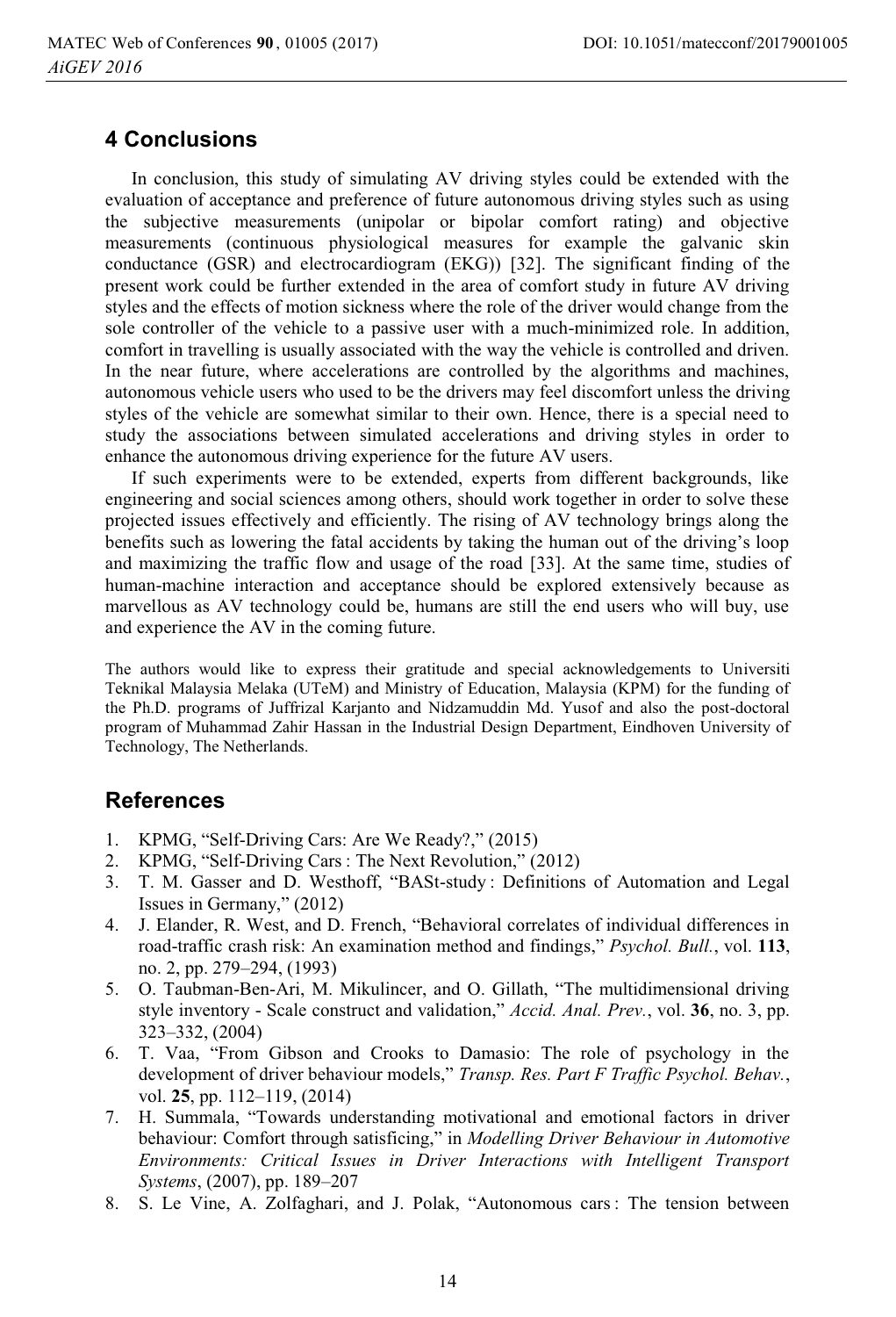occupant experience and intersection capacity," *Transp. Res. Part C*, vol. **52**, pp. 1–14, (2015)

- 9. C. Diels and J. E. Bos, "Self-driving carsickness," *Appl. Ergon.*, vol. **53**, pp. 374–382, (2016)
- 10. M. Sivak and B. Schoettle, "Motion Sickness in Self-Driving Vehicles (Report No. UMTRI-2015-12)," (2015)
- 11. V. Bogdanović and N. Ruškić, "The research of vehicle acceleration at signalized intersections," *Traffic Transp.*, vol. **25**, no. 1, pp. 33–42, (2013)
- 12. I. El-Shawarby, H. Rakha, V. Inman, and G. Davis, "Evaluation of Driver Deceleration Behavior at Signalized Intersections," *Transp. Res. Rec. J. Transp. Res. Board*, pp. 29– 35, (2007)
- 13. D. Hugemann and D. Nickel, "Longitudinal and Lateral Accelerations in Normal Day Driving," in *6th International Conference of The Institute of Traffic Accident Investigators*, (2003)
- 14. Parsons Brinckerhoff Team, "California High Speed Train Program Environmental Impact Report/Environmental Impact Statement: Engineering Criteria," (2004)
- 15. TCRP, *TCRP Report 155 – Track Design Handbook for Light Rail Transit, Second Edition*. (2012)
- 16. P. A. Weber and J. P. Braaksma, "Towards a North American geometric design standard for speed humps," *ITE J. (Institute Transp. Eng.*, vol. **70**, no. 1, pp. 30–34, (2000)
- 17. R. Wang and S. M. Lukic, "Review of driving conditions prediction and driving style recognition based control algorithms for hybrid electric vehicles," *2011 IEEE Veh. Power Propuls. Conf. VPPC 2011*, (2011)
- 18. E. Gulian, G. Matthews, A. I. Glendon, D. R. Davies, and L. M. Debney, "Dimensions of driver stress," *Ergonomics*, vol. **32**, no. 6, pp. 585–602, (1989)
- 19. J. Reason, A. Manstead, S. Stradling, J. Baxter, and K. Campbell, "Errors and violations on the roads: a real distinction?.pdf," *Ergonomics*, vol. **33**, no. 10/11, pp. 1315–1332, (1990)
- 20. M. Kuderer, S. Gulati, and W. Burgard, "Learning Driving Styles for Autonomous Vehicles from Demonstration," *2015 IEEE Int. Conf. Robot. Autom.*, vol. **134**, pp. 2641–2646, (2015)
- 21. S. Huang, "OBD-II Telematics Advanced Kit (Arduino MEGA 2560)," (2014) [Online]. Available: http://freematics.com/pages/products/arduino-telematics-kit-3/.
- 22. C. Taswell, "The what, how, and why of wavelet shrinkage denoising," *Comput. Sci. Eng.*, vol. **2**, no. 3, pp. 1–11, (2000)
- 23. C. W. Kang, C. H. Kang, and C. G. Park, "Wavelet Denoising Technique for Improving of the Low Cost MEMS-GPS Integrated Navigation Sytems," *Inetrnational Symp. GPS/GNSS*, pp. 3–8, (2010)
- 24. A. M. Hasan, K. Samsudin, A. R. Ramli, and R. S. Azmir, "Wavelet-based pre-filtering for low cost inertial sensors," *J. Appl. Sci.*, vol. **10**, no. 19, pp. 2217–2230, (2010)
- 25. M. Misiti, Y. Misiti, G. Oppenheim, and J.-M. Poggi, *Wavelet toolbox*. (1996)
- 26. S. Brol and J. Mamala, "Assessment of passenger car driveability with use of two axis accelerometer mounted on car body," *J. Ultragarsas*, vol. **2**, no. 2, pp. 31–36, (2006)
- 27. G. Reymond, a Kemeny, J. Droulez, and a Berthoz, "Role of lateral acceleration in curve driving: driver model and experiments on a real vehicle and a driving simulator.," *Hum. Factors*, vol. **43**, no. 3, pp. 483–495, (2001)
- 28. S. G. Charlton, "The role of attention in horizontal curves: A comparison of advance warning, delineation, and road marking treatments," *Accid. Anal. Prev.*, vol. **39**, no. 5, pp. 873–885, (2007)
- 29. Institute of Transportation Engineers, "Traffic Calming: State of the Practice Chapter